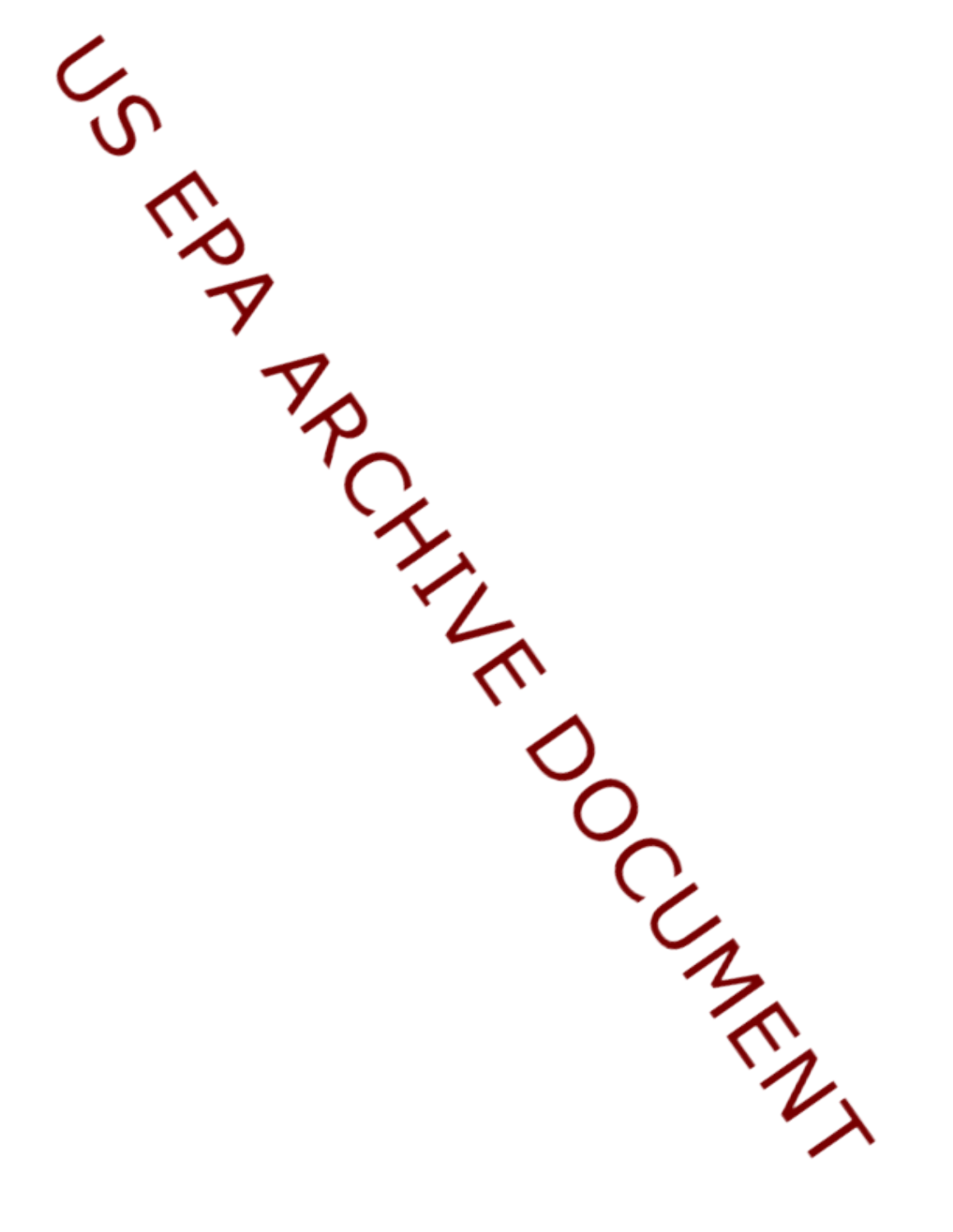| UNITED STA,<br>ENVIRONME                                                                                       | UNITED STATES ENVIRONMENTAL PROTECTION AGENCY<br>Office of Research and Development<br>Washington, DC 20460<br>ETV |
|----------------------------------------------------------------------------------------------------------------|--------------------------------------------------------------------------------------------------------------------|
| <sup>4</sup> L PROTEC<br><b>ENVIRONMENTAL TECHNOLOGY VERIFICATION PROGRAM</b><br><b>VERIFICATION STATEMENT</b> |                                                                                                                    |
| <b>TECHNOLOGY TYPE:</b>                                                                                        | <b>SEDIMENT SAMPLER</b>                                                                                            |
| <b>APPLICATION:</b>                                                                                            | <b>CORE SAMPLING OF SEDIMENT</b>                                                                                   |
| <b>TECHNOLOGY NAME:</b>                                                                                        | <b>AQUATIC RESEARCH INSTRUMENTS RUSSIAN PEAT BORER</b>                                                             |
| <b>COMPANY:</b><br><b>ADDRESS:</b>                                                                             | <b>AQUATIC RESEARCH INSTRUMENTS</b><br><b>1 HAYDEN CREEK ROAD</b><br>LEMHI, IDAHO 83466                            |
| <b>WEB SITE:</b>                                                                                               | http://www.aquaticresearch.com                                                                                     |
| TELEPHONE:                                                                                                     | (208) 756-8433                                                                                                     |

### **VERIFICATION PROGRAM DESCRIPTION**

The U.S. Environmental Protection Agency (EPA) created the Superfund Innovative Technology Evaluation (SITE) and Environmental Technology Verification (ETV) Programs to facilitate deployment of innovative technologies through performance verification and information dissemination. The goal of these programs is to further environmental protection by substantially accelerating the acceptance and use of improved and cost-effective technologies. These programs assist and inform those involved in design, distribution, permitting, and purchase of environmental technologies. This document summarizes results of a demonstration of the Russian Peat Borer designed and fabricated by Aquatic Research Instruments.

#### **PROGRAM OPERATION**

Under the SITE and ETV Programs, with the full participation of the technology developers, the EPA evaluates and documents the performance of innovative technologies by developing demonstration plans, conducting field tests, collecting and analyzing demonstration data, and preparing reports. The technologies are evaluated under rigorous quality assurance (QA) protocols to produce well-documented data of known quality. The EPA National Exposure Research Laboratory, which demonstrates field sampling, monitoring, and measurement technologies, selected Tetra Tech EM Inc. as the verification organization to assist in field testing two sediment sampling technologies. This demonstration was funded by the SITE Program.

#### **DEMONSTRATION DESCRIPTION**

In April and May 1999, the EPA conducted a field demonstration of the Russian Peat Borer along with one other sediment sampler. This verification statement focuses on the Russian Peat Borer; a similar statement has been prepared for the other sampler. The performance and cost of the Russian Peat Borer were compared to those of two conventional samplers (the Hand Corer and Vibrocorer), which were used as reference samplers. To verify a wide range of performance attributes, the Russian Peat Borer demonstration had both primary and secondary objectives. Primary objectives for this demonstration included evaluating the sampler's ability to (1) consistently collect a given volume of sediment, (2) consistently collect sediment in a given depth interval, (3) collect samples with consistent characteristics from a homogenous layer of sediment, (4) collect a representative sample from a clean sediment layer below a contaminated sediment layer, and (5) be adequately decontaminated. Additional primary objectives were to measure sampling time and estimate sampling costs. Secondary objectives included (1) documenting the skills and training required for sampler operation, (2) evaluating the sampler's ability to collect samples under a variety of site conditions, (3) assessing the sampler's ability to collect an undisturbed sample, (4) evaluating sampler durability, and (5) documenting the availability of the sampler and its spare parts. To ensure data usability, data quality indicators for precision, accuracy, representativeness, completeness, and comparability were also assessed based on project-specific QA objectives.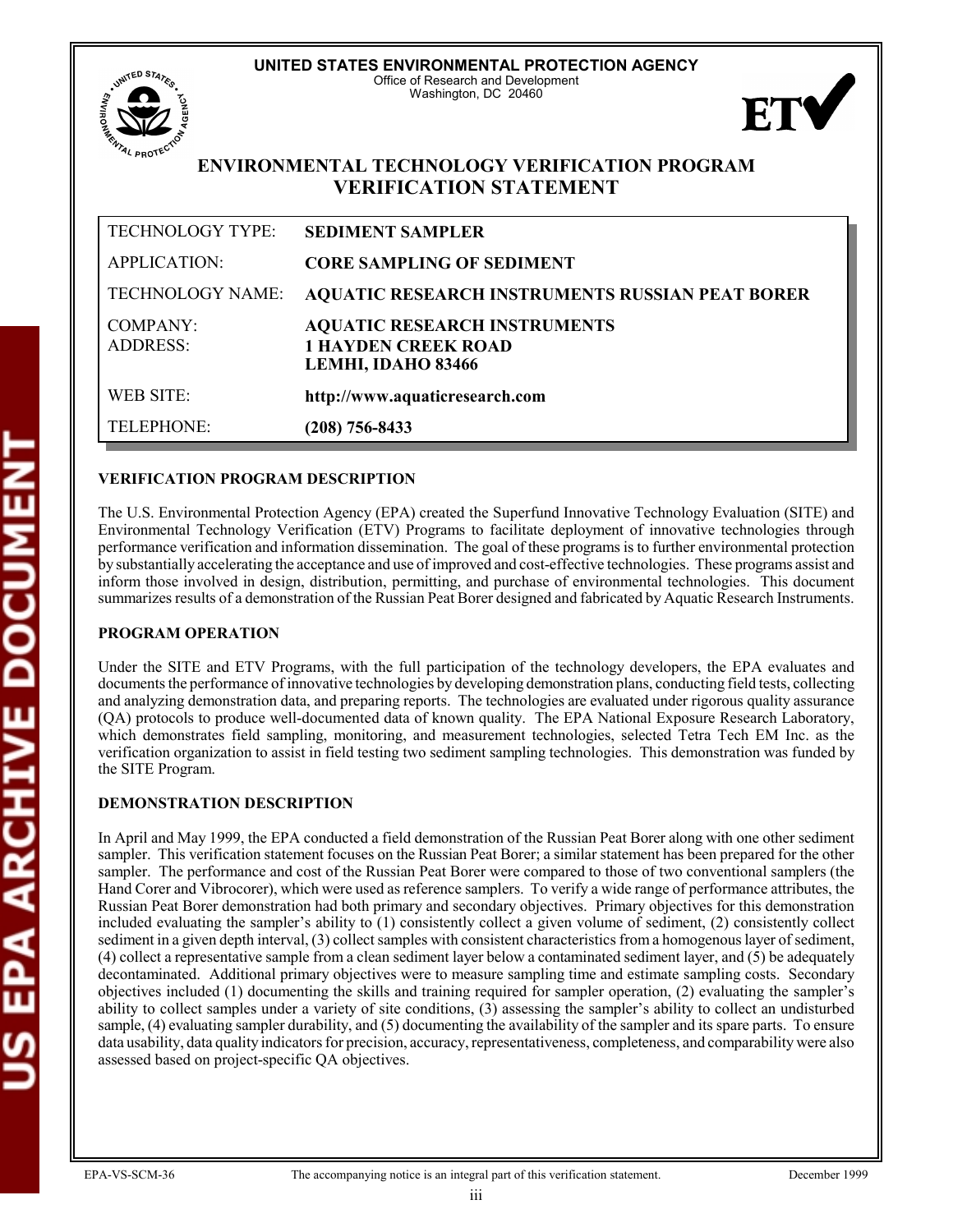The Russian Peat Borer was demonstrated at sites in EPA Regions 1 and 5. At the Region 1 site, the sampler was demonstrated in a lake and wetland. At the Region 5 site, the sampler was demonstrated in a river mouth and freshwater bay. Collectively, the two sites provided multiple sampling areas with the different water depths, sediment types, sediment contaminant characteristics, and sediment thicknesses necessary to properly evaluate the sampler. Based on the predemonstration investigation results, demonstration objectives, and site support facilities available, (1) the Hand Corer was used as the reference sampler in the lake, wetland, and freshwater bay and (2) the Vibrocorer was used as the reference sampler in the river mouth. A complete description of the demonstration and a summary of its results are available in the "Innovative Technology Verification Report: Sediment Sampling Technology—Aquatic Research Instruments Russian Peat Borer" (EPA/600/R-01/010).

# **TECHNOLOGY DESCRIPTION**

The Russian Peat Borer is a manually driven, chambered-type, side-filling core sampler designed to collect discrete, relatively uncompressed sediment samples. Sampler components include a stainless-steel core tube, aluminum extension rods, a stainless-steel turning handle, and a Delrin® core head and bottom point that support a stainless-steel cover plate. The cover plate and bottom point are sharpened to minimize sediment disturbance during sampler deployment. The core tube is hinged to the cover plate by two pivot pins at the top and bottom of the plate. Support equipment for the sampler may include a slide-hammer mechanism to aid sampler deployment and retrieval in consolidated sediment. To collect a sediment sample, the Russian Peat Borer is manually inserted into sediment, and the core tube is turned 180 degrees clockwise. This procedure allows the core tube to rotate and its sharp edge to longitudinally cut through the sediment, collecting a semicylindrical sediment core. While the core tube is manually turned, the stainless-steel cover plate provides support so that the collected material is retained in the core tube.

## **VERIFICATION OF PERFORMANCE**

Key demonstration findings are summarized below for the primary objectives.

*Consistently Collecting a Given Volume of Sediment*: In the shallow depth interval (0 to 4 inches below sediment surface [bss]), to collect a specified number of samples, the Russian Peat Borer required 33 percent more attempts than expected (65 actual versus 49 expected), whereas the reference samplers required 14 percent more attempts than expected (49 actual versus 43 expected). In the moderate depth interval (4 to 32 inches bss), the Russian Peat Borer required 21 percent more attempts than expected (46 actual versus 38 expected), but the reference samplers required 156 percent more attempts than expected (64 actual versus 25 expected).

For the shallow depth interval, mean sample recoveries ranging from 71 to 84 percent were achieved by the Russian Peat Borer, whereas mean sample recoveries for the reference samplers ranged from 85 to 100 percent. The variation in sample recoveries as measured by their relative standard deviations (RSD) ranged from 26 to 42 percent for the Russian Peat Borer, whereas the reference samplers' RSDs ranged from 0 to 33 percent. For the moderate depth interval, mean sample recoveries ranging from 75 to 101 percent were achieved by the Russian Peat Borer, whereas the reference samplers' mean sample recoveries ranged from 21 to 82 percent. The RSDs for the Russian Peat Borer ranged from 6 to 31 percent, whereas the reference samplers' RSDs ranged from 3 to 161 percent. (Note: sample recoveries exceeding 100 percent resulted from the volumetric measurement error associated with the presence of void spaces when the sediment was transferred to a graduated container.)

*Consistently Collecting Sediment in a Given Depth Interval*: The Russian Peat Borer collected samples in all depth intervals and demonstration areas, which contained various sediment types. The reference samplers were unable to collect samples in the deep depth interval (4 to 11 feet bss). For the shallow depth interval, the Russian Peat Borer's actual core lengths equaled the target core length in 98 percent of the total sampling attempts. The reference samplers' actual core lengths equaled the target core length in 94 percent of the total sampling attempts. However, the results for the samplers were significantly different for the moderate depth interval: 93 percent for the Russian Peat Borer compared to 13 percent for the reference samplers.

*Collecting Samples with Consistent Characteristics from a Homogenous Layer of Sediment*: Based on particle size distribution results, both the Russian Peat Borer and reference samplers collected samples with consistent physical characteristics from two homogenous layers of sediment (a sandy silt layer and a clayey silt layer).

*Collecting a Representative Sample from a Clean Sediment Layer Below a Contaminated Sediment Layer*: The Russian Peat Borer collected samples from a clean sediment layer below a contaminated sediment layer that were at least as representative as the samples collected from the clean layer by the reference sampler (the Hand Corer); contaminant concentrations in the samples collected by both samplers were not statistically different at a significance level of 0.05.